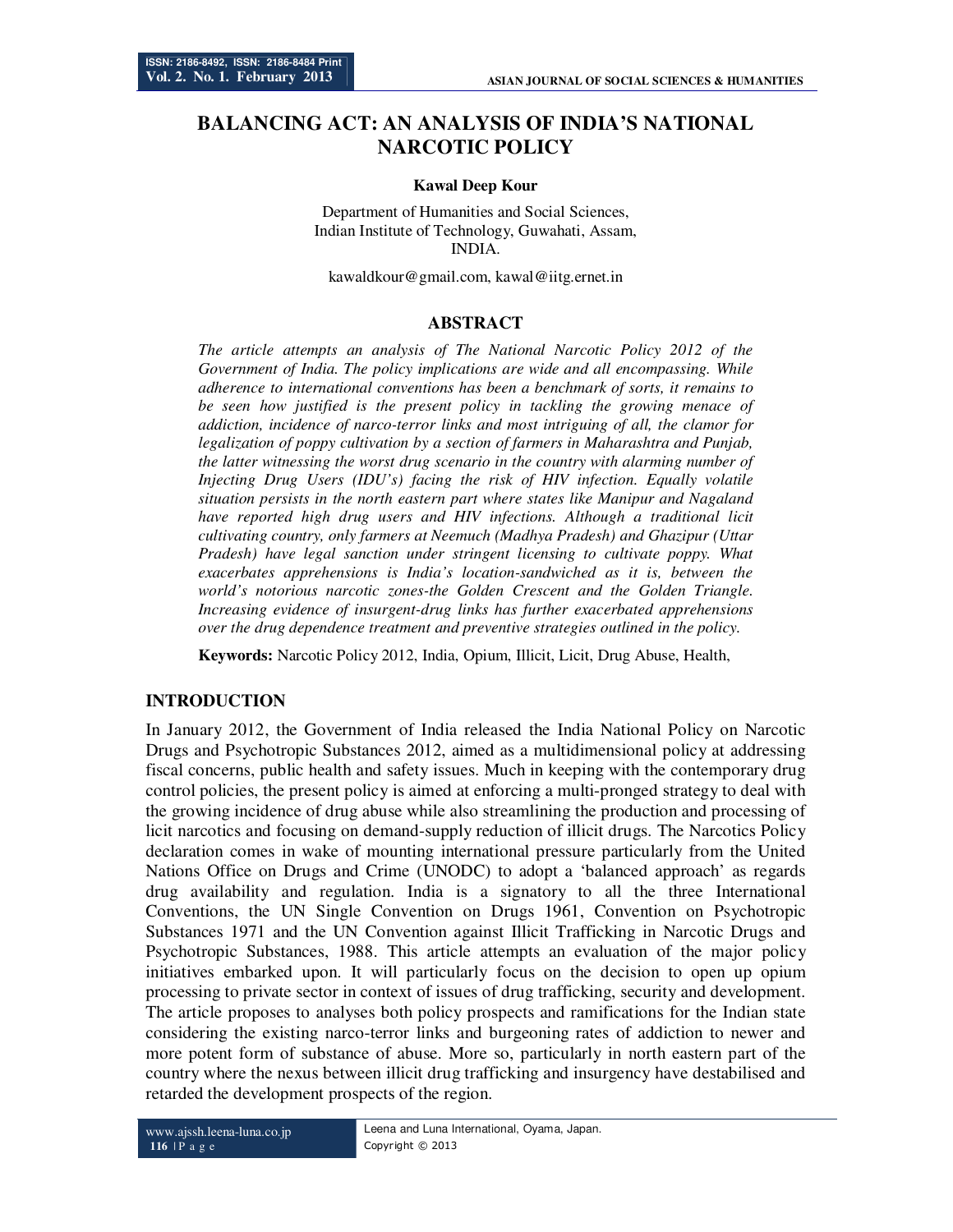### **'Liberalizing' the 'Monopoly' of Opium Processing: Prospects and Concerns-**

In a major shift, the new policy dismantles the monopoly of opium processing that had ever since been the preserve of the government. The policy recommends the production of Concentrate of Poppy Straw  $^{40}$ (CPS) (NDPS (Amendment) Act 2001) in India by a company or body corporate, <sup>41</sup>which until now was the domain of the Government Opium and Alkaloid Factories at Neemuch (Madhya Pradesh) and Ghazipur (Uttar Pradesh). Till date, India is the sole licit supplier of raw opium in the world market. As per provisions under the new policy, the private sector would be allowed up to 49 % stake in a joint sector company and the government will hold the majority stake of 51%. This 'liberalization' of opium processing sector, it is expected, would not only revitalize the loss making government opium processing plants(Indian Express,  $2010)^{42}$  but also help retain India's status as the traditional supplier, reduce the dependence on codeine imports which have followed in the wake of reduced production,<sup>43</sup> thereby save foreign exchequer and generate funds. The decision to open up the opium-processing sector to private players was made way back in November 2003, although an earlier move in 1994 had not elicited a positive response from the pharmaceutical concerns.<sup>44</sup> In 2006, in an Expression of Interest (EOI) by the Department of Revenue, it was decided to set up two units through private participation to process 100 tonnes of opium annually by each unit. In 2011, the finance ministry had received bids from four multinationals, the first time ever opening up the sector to foreign players on contract farming. The firms which include Johnson Mathey Macferlon Smith of UK, Alcalibre of Spain, TPI Enterprises of Australia (tie-up with Ruan Pharma) and Alkaloids of Hungary along with Sun Pharma, have bid to set up opium processing plants in India. In 2008, following cabinet approval to allow private participation in opium, two of India's leading pharmaceutical companies, Hyderabad based Dr. Reddy's and Mumbai based Piramal Healthcare (which has plans to tie-up with a US based firm for technological input) have been allotted permission to set up opium processing plants. Piramal has set up a facility at Baddi in Himachal Pradesh.<sup>45</sup> Himachal Pradesh has been regarded as the hub of drug manufacturing hub in the country, catering to around 30% demand in the domestic market (Times of India,  $2012$ )<sup>46</sup>

The Government also plans to allot an estimated 5000 acres of land for cultivation of opium.<sup>47</sup> This would amount to an increase of 2023.42 hectares of land allotted for poppy cultivation to private interests in addition to a total of 23245 hectares of land under licit cultivation in the three states of Rajasthan, Madhya Pradesh and Uttar Pradesh. The company that wins the bid will be allowed to identify land and farmers and enter into agreements with them subject to licenses issued by the Central Board of Narcotics (CBN).

-

(株) リナアンドルナインターナショナル 小山市、日本**.**

<sup>1.</sup> As per NDPS (Amendment) Act 2001, poppy straw is the husk left after the opium is extracted from the pods. It is classified as one of the narcotic drugs under the NDPS Act, 1985 and its possession, sale and purchase is strictly regulated.

<sup>2.</sup> Press Release (2012) Press Information Bureau, Government of India.

<sup>3.</sup> The two Governments owned factories at Neemuch (Madhya Pradesh) and Ghazipur (Uttar Pradesh) are reported to be 'sick' companies with no profits. In 2009-10, it had generated revenue of `298.56crores.Indian Express, 18 November 2010.

<sup>4.</sup> Codeine, an alkaloid of opium is one of the most sought after by Indian pharmaceutical companies. However, the state run opium processing enterprises were unable to cater to the increasing demand of pharmaceutical companies. India had been forced to import about 30 tonnes of codeine annually. *Business Standard*. 2 July 2009.

<sup>5.</sup> The stringent provisions, procedures and penalties arising out of the National Drugs and Psychotropic Substances Act 1985, relating to procurement and use of alkaloids of opium even for medical requirements had made pharmaceutical companies apprehensive.

<sup>6.</sup> In 2010, illicit poppy cultivation was reported on around 532.72 acres up from 432.43 acres in 2008.The districts affected are Kullu, Kangra, Mandi, Simla, Chamba and Simaur.

<sup>7.</sup> Himachal Pradesh has recently cancelled licenses of 16 units in the state, following detection of anomalies by the Directorate of Revenue Intelligence. *Times of India*. January 29, 2012

<sup>8.</sup> This will be in addition to the farming of poppy seeds by farmers who have licenses in areas where licit cultivation is allowed. 60,787 licenses were issued to farmers in 2009-10 up from 44,821 licensed farmers in 2008-09.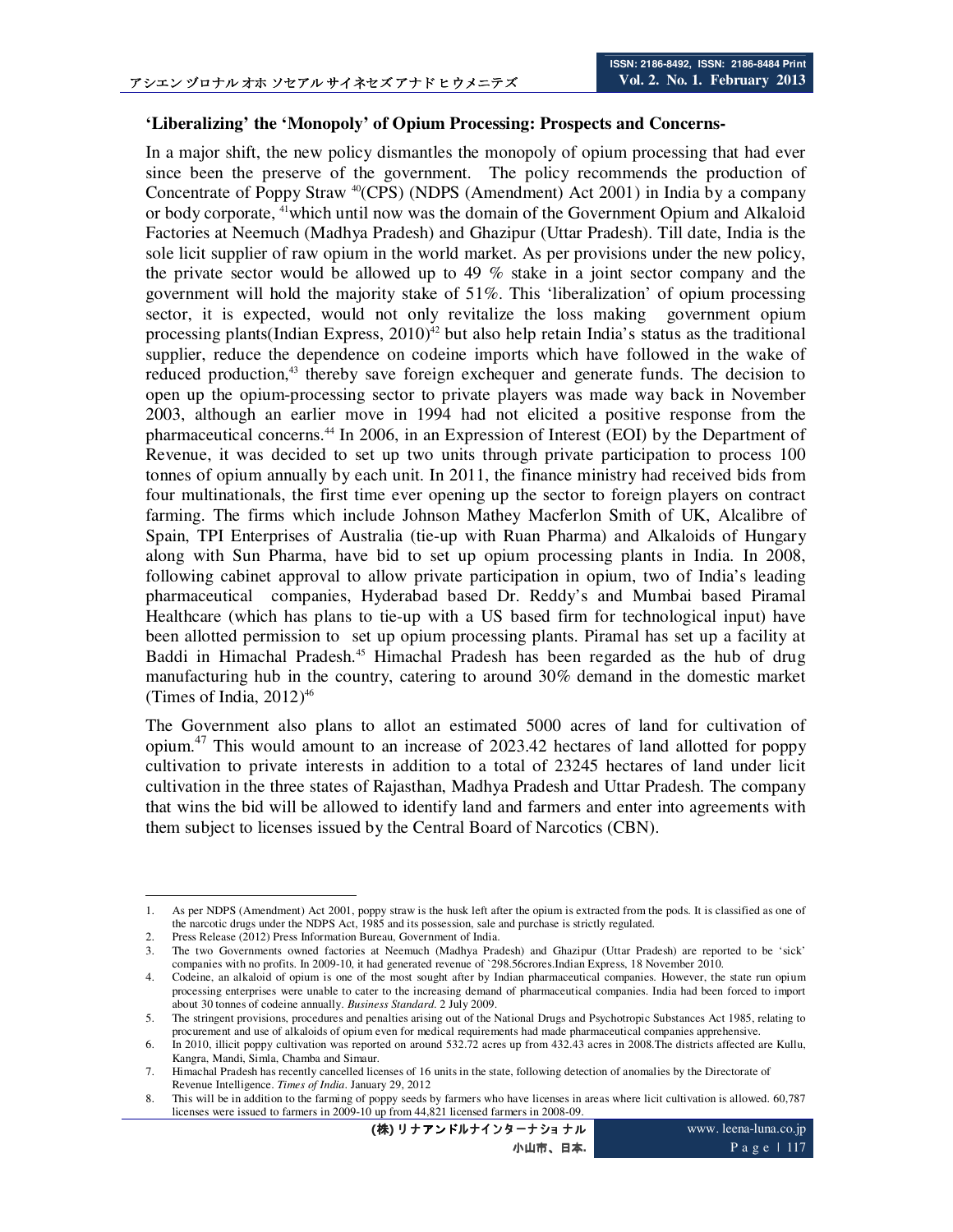With around 2.4 million people afflicted with cancer in India and requiring opioids for pain relief; this would greatly facilitate and ease the supply of morphine that forms the mainstay of cancer pain management.<sup>48</sup>(Joranson et al, 2002). It is expected that private players would facilitate the production of opium and its derivates to cater to the increasing demand for medical and scientific purposes in the international market. The Government policy also stems from the imperatives of retaining its traditional status which is facing stiff competition in the international market from Australia, Spain, France and Turkey including a few central Asian and Middle East countries including Iran. The International Narcotics Control Bureau Strategy Report 2011 reveals wide fluctuations in exports from India that it reported declined to around 360 tonnes (40 tonnes in morphine equivalent in 2009.) The increasing pressure from US pharmaceutical companies for review of the '80/20' rule dating back to Resolution 471 adopted by United Nations Economic and Social Council (ECOSOC) in 1981, is also a cause of concern. The resolution had stipulated that Narcotic Raw Material (NRM) could be imported only from 'traditional suppliers'; 80 % from India and Turkey, while the remaining 20 % could be imported from five countries- France, Poland, Hungary, Australia and Yugoslavia {in 2006, the Drug Enforcement Administration (DEA) replaced Yugoslavia with Spain $\{Mansfield,2001\}^{49}$ 

### **POTENTIAL 'RISK ENVIRONMENT'**

Despite strong anti-narcotic laws, the Narcotic Drugs and Psychotropic Substances Act (NDPS) Act 1985<sup>50</sup>, as amended in 2001 and the Prevention of Illicit Traffic in Narcotic Drugs and Psychotropic Substances Act, 1988 (PIT NDPS) Act, massive illicit diversions of licit opium is causing anxiety to the enforcement agencies including the CBN (Central Board of Narcotics) and the NCB (Narcotics Control Board). A recent study has highlighted large scale illicit diversions conferring on India the third largest illicit producer after Afghanistan and Burma.(Paoli, Greenfield, Charles' Reuter<sup>2009)51</sup> though official Indian estimate figures suggest roughly 10% of licit opium production diverted for illicit heroin production.<sup>52</sup>Apart, revelations of the 2011 UN report on the global drug scenario, raises concern over the spread of illicit poppy cultivation in India along with increasing incidence of the abuse of pharmaceutical and synthetic drugs.

Although Afghan opium production and trafficking still remains a global problem, the resurgence of opium production in Myanmar certainly does not augur well for countries bordering it. Since 2009, opium cultivation has reported consistent increase in the Golden Triangle, by 47% in Myanmar and 19% in Laos with rising demand in Laos and political instability in Myanmar facilitating the upsurge (ThaiIndian News, 2009).  $53$ Myanmar's share in the global opium production was up from 5% to 12% between 2007 and 2010 with

<sup>-</sup>9. The Government of India had been under international pressure with the International Narcotics Control Board(INCB) and World Health Organisation(WHO) expressing concerns in early 1994 on medical unavailability of morphine for palliative pain relief .Two meetings were convened in 1994 and 1995 that were sponsored by the Ministry and the WHO in New Delhi to review policies governing availability of opioids in the class of morphine and to adopt the principle of 'balance'of international narcotics policy which 'which recognises that the governments have an obligation not only to prevent abuse, trafficking and diversion of narcotic drugs, but also to ensure their adequate availability for medical and scientific purposes.' Joranson, E.David and Rajagopal, M.R and Gilson, M.Aaron. 'Improving Access to Opioid Analgesics for Palliative Care in India.' *Journal of Pain and Symptom Management.* 2002;  $24(2):152-159$ .

<sup>10.</sup> Mansfield, David (2001) "An analysis of licit poppy cultivation: India and Turkey." Accessed from url: *www.afghanistan.um.dk/.../Mansfield2001LicitcultivationIndiaTurkey.*

<sup>11.</sup> Prior to the enactment of the Narcotic Drugs and Psychotropic Substances Act 1985, the statutory control over narcotic drugs was exercised in India through a number of Central and State enactments. The principal Central Acts were (a) the Opium Act, 1857 (b) Opium Act, 1878 and (c) the Dangerous Drugs Act, 1930.

<sup>12.</sup> Paoli L, Greenfield VA, Charles M, Reuter P. (2009) 'The global diversion of pharmaceutical drugs. India: the third largest illicit opium produces.' *Addiction*, 104(3), 347-54.

<sup>13.</sup> The Hindu, March 4, 2011.

<sup>14.</sup> 'Opium Cultivation on the rise in the Golden Triangle.'(2009) *Thaindian News*, Dec 14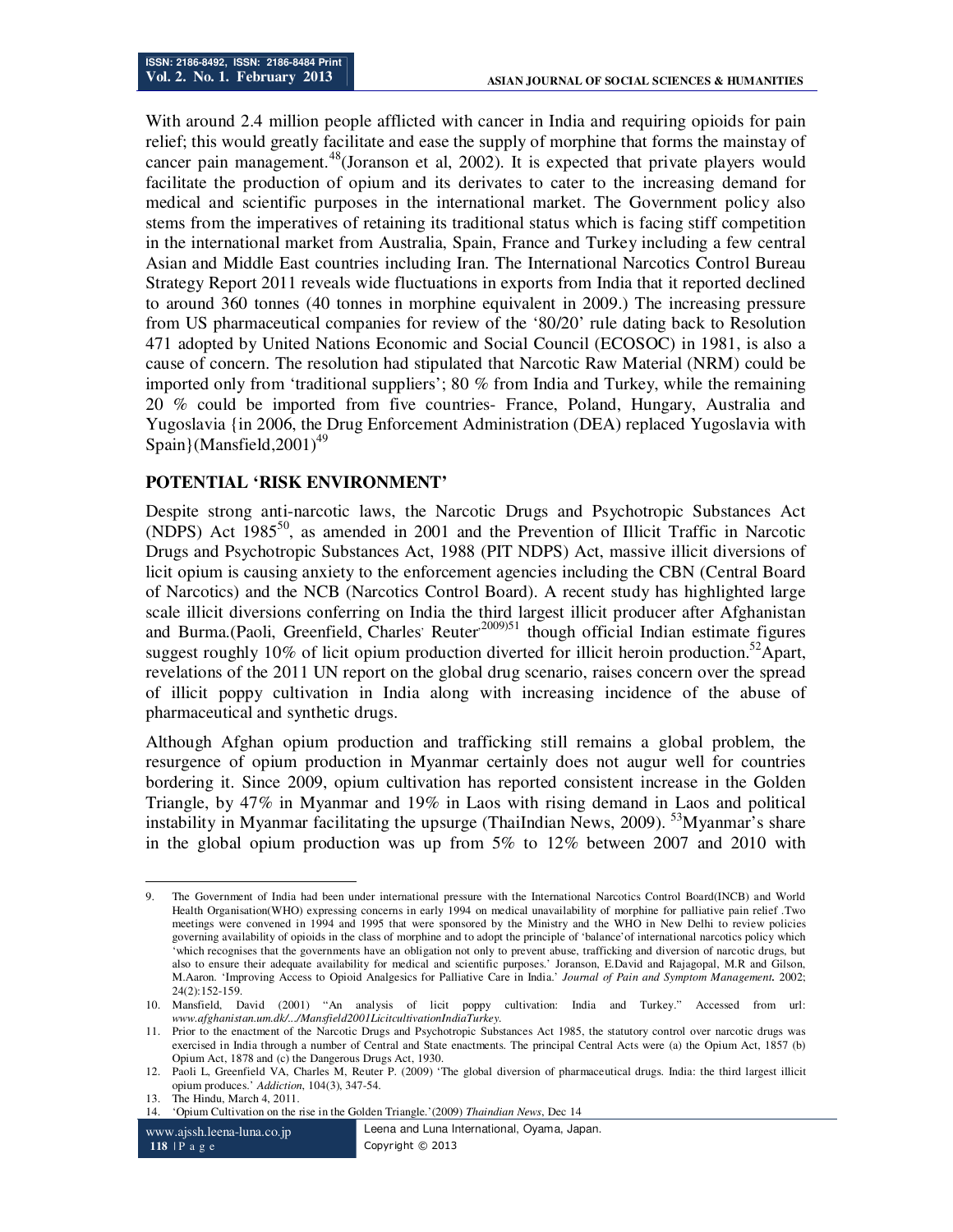increase in opium production up by 250 tonnes from 330 tonnes in 2009 to 580 tonnes in 2011. Around 95% of the opium in Myanmar is grown in the Shan states where poppy cultivation is a lucrative source of revenue apart from being a stimulant; it fuels the economy of the entire region, which is caught in the throes of poverty, political turmoil and high degree of corruption. This, coupled with the spread of illicit opium cultivation in India after a period of ebb will only serve to expand the ever-widening drug market.

### **The 'Asia Drug Threat': Compounding Threat Perception:**

What further augment the threat perception are reports of a 'new drug surge in Asia', as expressed by a 2011 UNODC report. This comes in wake of Afghanistan which is under increasing international scrutiny. Drug trafficking gangs appear to have moved to the 'most logical country in this region of Asia- Burma,' which has set alarm bells ringing in the northeastern states of Manipur, Mizoram and Nagaland sharing common border with Myanamar.The shift in the nature and pattern of drug use has undergone a shift from traditional to derivative and also synthetic drugs. (Kumar, 2002). The drug in context whose use has assumed menacing proportions in South and south east Asia are the rising trend of production, consumption and trafficking of synthetic drugs, that of 'amphetamine type stimulants' (ATS), which include amphetamines and methamphetamines Significant seizures of 'crystalline amphetamine' in parts of East and South-East Asia indicate the seismic shift in the countries of South East Asia, with estimated 50 -80% of estimated total number of ATS users in the whole of Asia. The Global SMART program of UNODC highlights the vulnerability of the countries of South East Asia, including India, Bangladesh, Nepal and Sri Lanka, to transnational organized trafficking gangs involved in the illicit manufacture and trafficking of ATS. It is the ease with which ATS can be manufactured with chemicals that are used in pharmaceutical, dyes and textile industries that makes it highly potent. Hence, the curbing of illicit routing of ephedrine, pseudoephridine and acetic anhydride, also known as 'precursor chemicals' used in the manufacture of heroin and methaqualone is now the biggest challenge before the enforcement agencies. India is touted as the biggest producer of clandestine Methaqualone (also referred to as Mandrax) which is in great demand in South American and the African countries. Although most of the precursors are mainly diverted to feed the ATS manufacturing units in neighboring Myanmar, clandestine ATS manufacturing units have been unearthed at India, Bangladesh and Sri Lanka, contributing to proliferation of drug use and users in the region. In June 2011, NCB officials in Manipur seized large quantities of ephedrine, around 12, 15,800 tablets meant to be smuggled into Myanmar. A Report on 'Situation Assessment on Amphetamine type Stimulants'(UNODC 2010) has expressed its concern over significant increase of amphetamines while posing increasing threat to the security of the entire South East Asian region. The increased dependence on North-eastern states follows increased patrolling by the Border Security Force along the Nepal border, which earlier used to serve as conduit routes for ganja and opium into east and central UP. Heroin manufactured in Myanmar also finds it way into Bangladesh through Mizoram, which shares international border with Bangladesh, via the Falam-Lungbun-Saitha-Bangladesh route. There have also been reports of heroin being poured into Bangladesh through the Arakan states and thence into India.

### **Upsurge in Illicit Cultivation: Drug-Terror Conundrum in India**

Cornell (2005) rightly argues about the economic incentives that facilitate interaction between narcotics and conflict by explaining the 'specific dynamics' of the drug trade which 'enables insurgents to increase their capabilities and challenges they pose to states' and also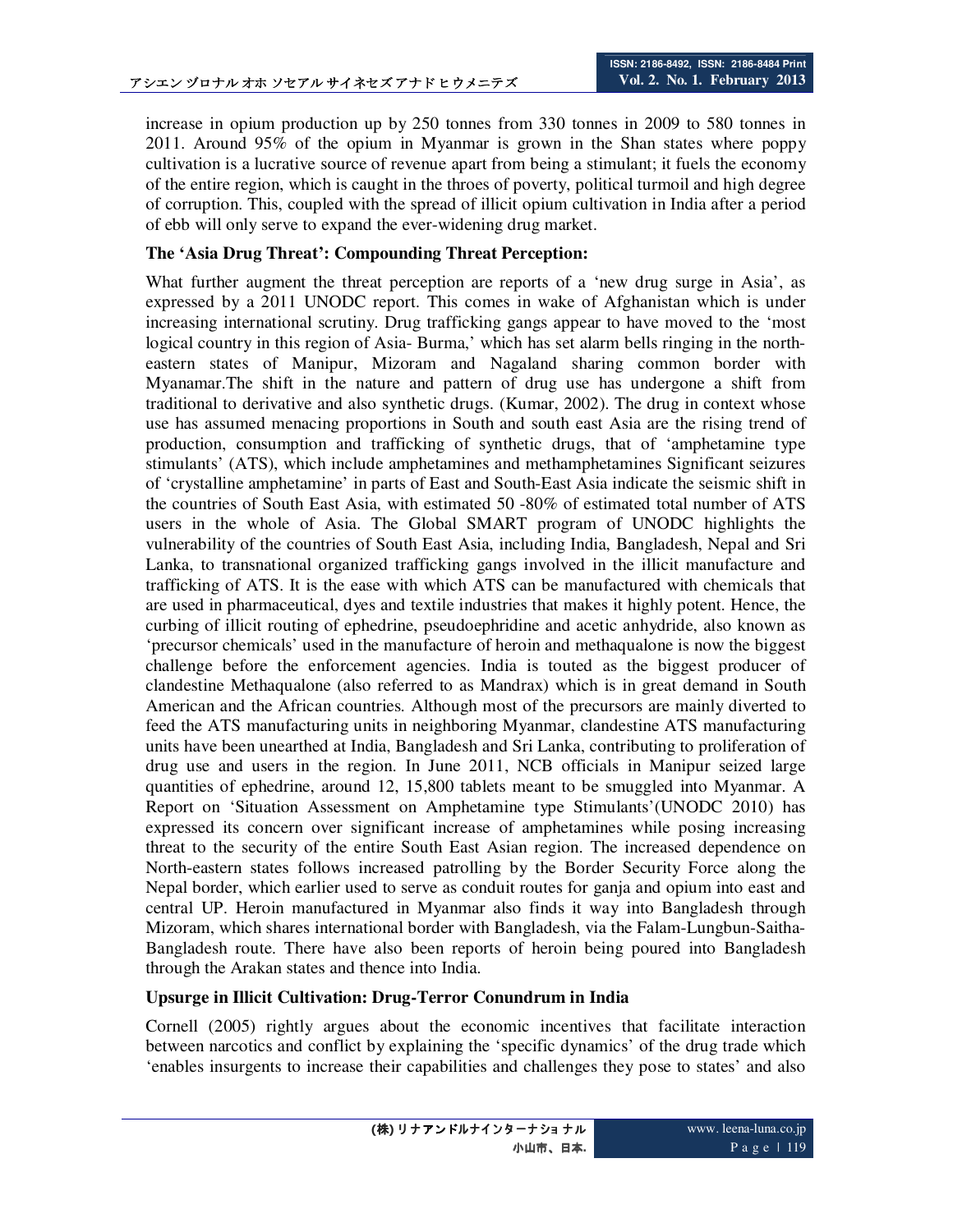affecting the 'motivational structures of insurgent groups.<sup>54</sup> Equally significant is his assertion that crime-rebellion nexus is easily facilitated by the presence of a tradition of drug cultivation. In India, Bengal, Bihar and the Malwa region have been traditional poppy growing areas.<sup>55</sup> The Maoist involvement in illicit poppy production and trade lends credence to the theory of strong linkages between armed conflicts and drug production. The Maoist involvement in drug production particularly increased after a crackdown on its bid to raise funds through extortion. In 2008, the then Director General of Economic Intelligence Bureau (DGCEIB) had called for effective state intervention to check the spread of illicit poppy as Maoist involvement in the production and trade was being investigated in the states of West Bengal, Bihar, Jharkhand and Orissa. The Justice PK Mohanty Commission which submitted its report in 2008 remarked at the Maoist protection and patronage to cannabis and poppy cultivators, active in the hilly and inaccessible parts of Malkangiri, Gajapati, Ganjam and Bargarh. Similar apprehension at narco-terror links were expressed by the Organized Crime Cell of Jharkhand Police. The Maoist influence and activities has been on the increase since 2010. With logistic support from the Narcotics Control Bureau, the police claims to have destroyed 208 acres in the Latehar, Hazaribagh, Chatra, Khunti, Bokaro, Dhanbad, Palamu, Ranchi and Lohardaga Districts of Jharkhand state."The drug lords of this area earn at least Rs 200 crore a year from poppy cultivation. Like the Colombian terrorist outfit FARC, the Maoists are trying to control the drug lords for funding as it can bring a huge amount of money,' remarked an investigating officer, which further augments concern at what could possibly escalate into a major law and order crisis in the entire region affected by the Maoist insurgency(Times of India,  $2011$ ).<sup>56</sup>

Local cultivation of illicit poppy has been reported in ten states of India, including Jammu Kashmir, Himachal Pradesh, Bihar, Jharkhand, West Bengal, Orissa, Karnataka, Arunachal Pradesh, Manipur and Assam and Maharashtra in recent times.7620.5 acres of illicit poppy cultivation was detected in 2009-10 up from 5532 acres detected in 2008-09 and 1820 acres in 2007-08(Tehelka, 2011).<sup>57</sup>Reports of concentrated resin being smuggled into Bangladesh from the porous borders of Malda and Murshidabad in West Bengal where large scale illicit cultivation of poppy has been unearthed, which are usually concealed within sugarcane, wheat and mustard plantations. In recent years, West Bengal has reported large increase in opium cultivation, which is being trafficked into Jharkhand and Bangladesh (Voice of Malda, 2011).<sup>58</sup> Excise Department in Malda district of West Bengal recently destroyed poppy seeds worth 3.292 crores while illicit cultivation thrives Kaliachak-II and III blocks, Manikchak, Ratna, Chanchal, Bamangola, Harishchandrapur and parts of English bazaar which is then shipped into Bangladesh. The porous Indo-Bangladesh border at Jalangi with scant security arrangements facilitates the free flow of morphine via this route to be converted into heroine, a sizeable quantity of which is then shipped back into India.

The Northeast has already been a witness and victim to the terrible scourge that the nexus of drug trafficking and militancy has brought in its trail. Although poppy cultivation in India has had strong traditional and historical antecedents, it is the recent trends in the shift from cannabis to poppy cultivation in states of north east that border the Golden Triangle region that has perplexed the enforcement authorities. Most of the opium is bound for Myanmar and thence onwards to America, European and African destinations As per a 2011 Narcotic Control Bureau report, in Arunachal Pradesh around 900 acres of land in the districts of

19. 'Drive against illicit opium cultivation', (2011), Voice of Malda*,*February 6

www.ajssh.leena-luna.co.jp **120** | P a g e

-

<sup>15.</sup> Cornell.E.Svante. (2005) "The Interaction of Narcotics and Conflict", Journal of Peace Research, 42(6), pp. 751-760.<br>16. Excise revenue, chiefly accruing from trade in importing opium for foreign as well as domestic co

<sup>16.</sup> Excise revenue, chiefly accruing from trade in importing opium for foreign as well as domestic consumption had formed the mainstay of British Empire.

<sup>17.</sup> 'Maoist menace: Revolution feeds on drug money,'(2011), Times of India,15 February

<sup>18.</sup> 'Hurricane Heroin,'(2011),Tehelka, 30 September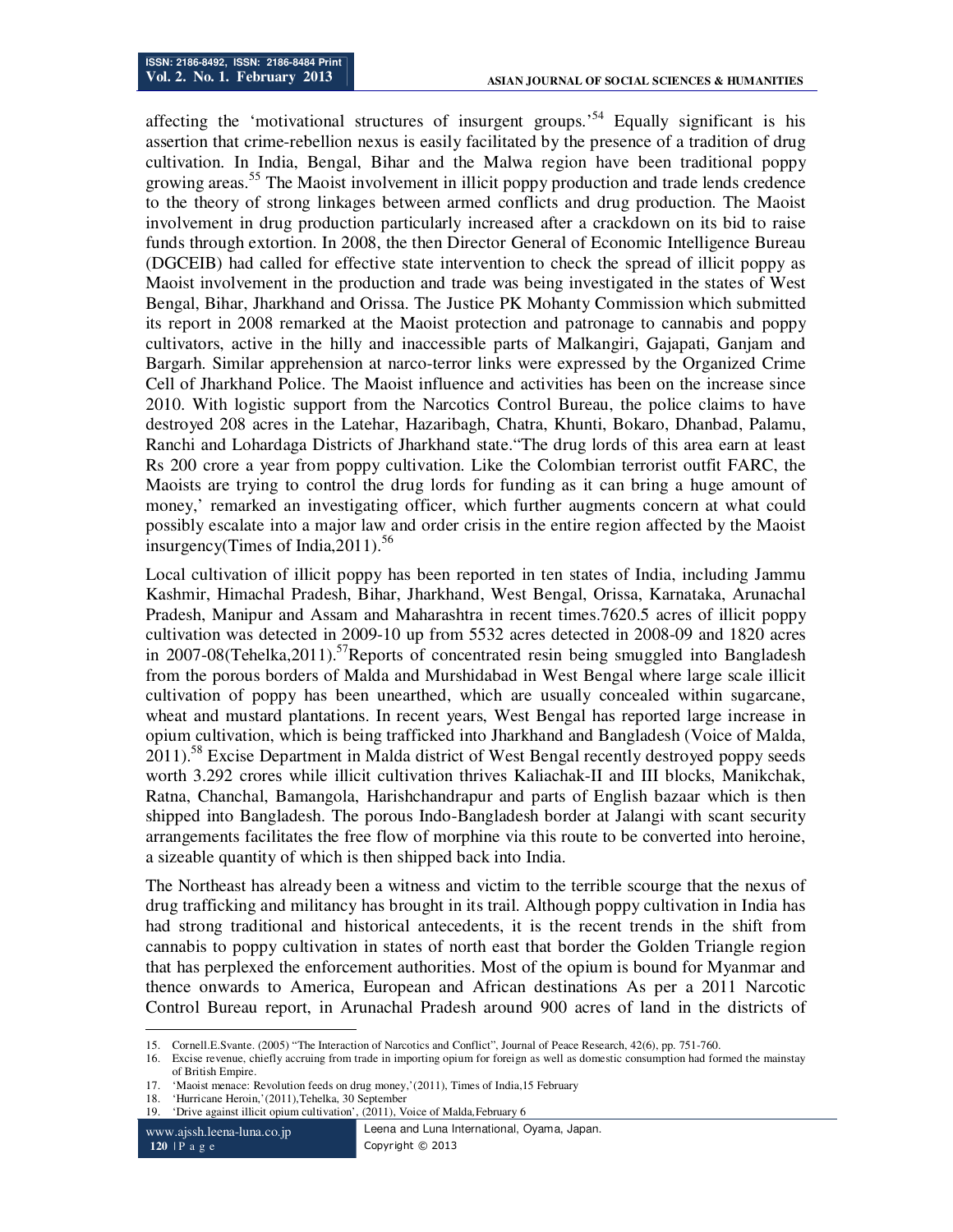Lohit, Tirap, Anjaw, Upper Siang and Chanlang; in Manipur an estimated 904 acres of land, comprising the districts of Churachandpur, Chandel, Tamenglong, Nongmaiching (Baruni Hill Range), Senapati and Ukhrul distrits. Ukhrul and Senapati including Imphal East districts are also known for producing high quality cannabis (ganja) cultivation, with a huge market in Bihar, UP, Nepal and the Western countries. Poppy has to a large extent replaced Cannabis (ganja) cultivation in Manipur, with aggressive poppy destruction campaign underway in Manipur. Narcotics Control Bureau investigations revealed that close proximity to the heroin processing laboratories in the Golden Triangle region has fuelled poppy cultivation in the state, is referred to as 'Tiger' and 'Cobra.' Of late, the lure of the 'Golden Crop' has enticed the peasants of the *char* areas (sandbars) of Assam in Barpeta and Darrang(The Telegraph,2010)<sup>59</sup> including the valleys of Kashijan, Khunjan and Shanjan of Tinsukia, bordering Arunachal Pradesh. Scattered poppy cultivation has also been reported from Lunglei (Mizoram). The geographic proximity of the north eastern part Indian subcontinent to a major opium-producing region, the town of Sop Ruak at the Lao-Mynmar-Thailand border informally known as the Golden Triangle, now also referred to as the Golden Pentagon,<sup>60</sup>(Nepram, 2002) has been favouring movement of contraband and smugglers alike. While Lao PDR and Thailand were declared virtually 'poppy free' by UNODC in 2007, synthetic and pharmaceutical drugs seems to have overtaken opium as the 'in thing.' Stringent drug enforcement policy pursued by Thailand and China had by the mid-nineties led to reorientation of trafficking routes from North West Burma into northeast India. The 'commercial opening of north east India' around this time proved a boon for drug smugglers. The north east drug fields today cater to the many heroin-manufacturing units that are located in the vicinity of the international border with Myanmar. Manufactured heroin is then transshipped back into the region through the Bhamo-Lashio-Mandalay routes to North East India and thence onwards to Delhi and Mumbai. Recent Narcotics Control Bureau reports point to organized criminal gangs operating in Assam, with quantities of pod being smuggled through the porous Indo-Myanmar border further on to Myanmar, Thailand and Laos, for the manufacture of heroin. A recent report also highlighted Guwahati as a transit point, with the anti-narcotic cell of Criminal Investigation Department of the Assam Police, reporting seizures worth 1,16,050 kgs worth of ganja and 252 kg of heroine. Smugglers have been using two routes for transporting the contraband from Myanmar into Manipur and thence into Guwahati. Apart from the three major drugs trafficking routes running through from Myanmar into northeast states of Manipur, Nagaland and Aizwal(Times of India, 2011)<sup>61</sup>

What exacerbates concern is the drug mafia-police/politician nexus. While not much information on these flows into public domain, the extradition from Peru last year of the Goa drug kingpin of Israeli origin ,Yaniv Benaim, alias Atatla's has revealed links with the son of a prominent ruling party politician that has sent the government and the law enforcement agencies in a tizzy.

#### **MULTIDIMENSIONAL CHALLENGES**

Despite aggressive drug enforcement efforts by the administration in these countries, a host of geographic, political and commercial factors have been catalytic in the flow of illicit drugs traffic in the region. While drug use is regarded as a 'potential gateway to HIV infection

(株) リナアンドルナインターナショナル 小山市、日本**.**

<sup>-</sup>20. 'Narcotics bureau smells poppy on Assam char,' (2010),The Telegraph, July 8

<sup>21.</sup> It includes Vietnam-Cambodia and Nagaland-Manipur (north eastern states of India).In Nepram, B.(2002).*Small Arms, Narcotics and Cross-Border Terrorism in South Asia*, New Delhi:Mittal Publications. 41.

<sup>22. &#</sup>x27;Guwahati turns transit point for smugglers.' (2011), Times of India, May. 25<br>23. 'This druglord may expose many bigwigs in Goa.' (2011) Rediff News. Augu

<sup>&#</sup>x27;This druglord may expose many bigwigs in Goa.' (2011),Rediff News, August 31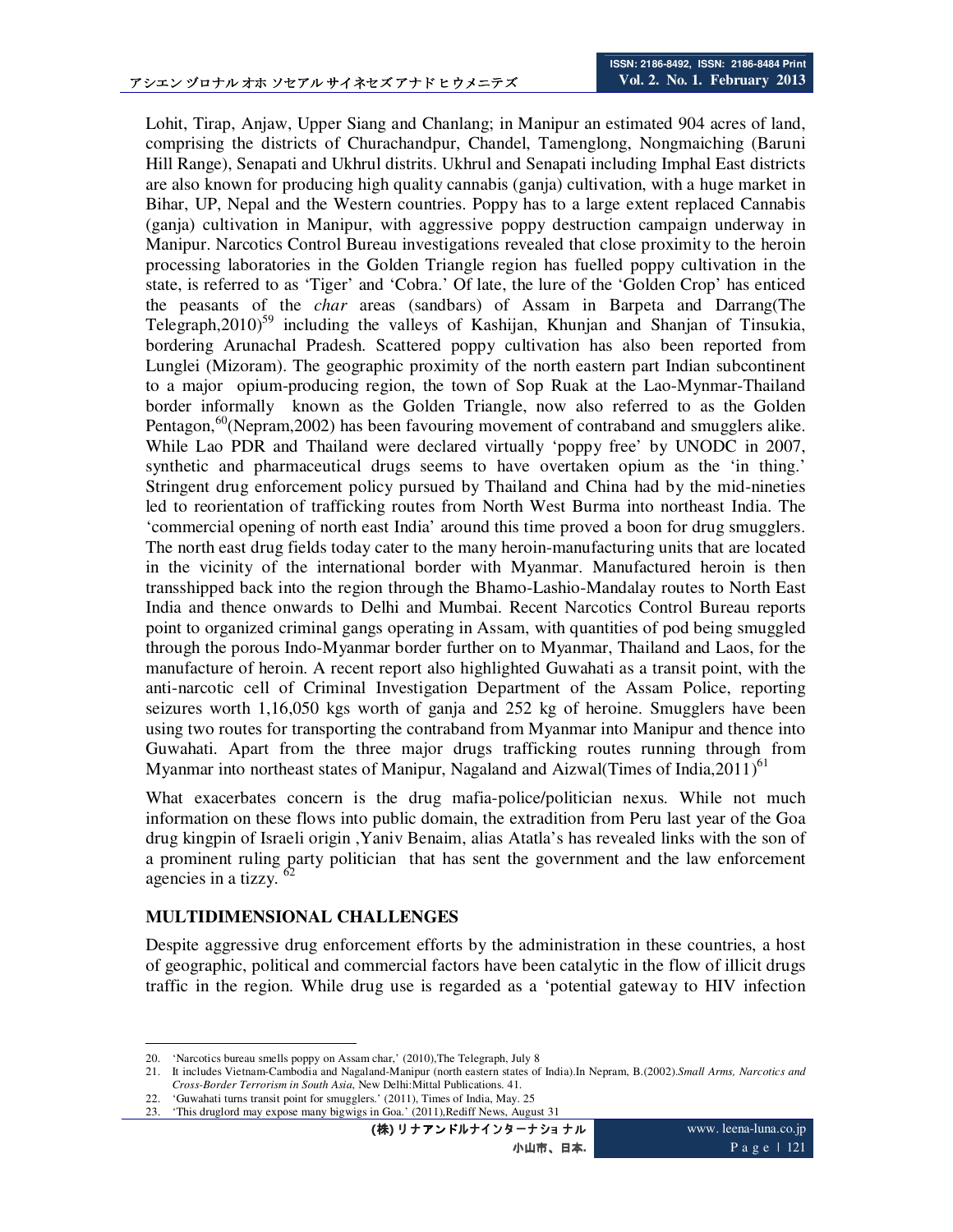(Kumar et.al.2005),<sup>63</sup> harm reduction<sup>64</sup> as a public health approach is yet to gain official acceptance in the country. Punitive sanctions continue to accentuate the 'risk environment' (Hortona and Dasa, 2010).Inflating figures of injecting drug users (IDU) have resulted in increase in HIV, Hepatitis B and C infections.<sup>65</sup> Worst affected are the bordering states of North East, particularly Manipur, which has already witnessed the worst phase of the drug menace and AIDS scourge, still. According to a report of the National AIDS Control Organization (NACO), there are around fifty-thousand IDU (Injecting Drug Users) in North East India, with 34, 500 IDU's in Manipur.<sup>66</sup> Highly disturbing is the inflationary trend in Meghalaya, where a recent survey conducted by North-East India Drugs & Aids Care (NEIDAC) revealed a 33 percent increase in the number of drug users in the past ten years. After Manipur, it is the states of Punjab and Maharashtra that are worst affected by drug abuse. A recent research has presented a panicky percentage of around 73.5% of youth in Punjab as addicted to drugs.<sup>67</sup> Seizure of huge quantities of 'dodachura' (poppy husk) by the Narcotics Department being poured into Punjab from the states of Rajasthan and Madhya Pradesh, states where licit cultivation of opium is allowed. This cannot certainly be overlooked considering the burgeoning incidence of drug addiction in the state.<sup>68</sup> Interestingly, curbing drug addiction was highlighted as one of the agendas of the political parties' campaign in the region. In this context, it may be emphasised that although the policy provides harm reduction measures, yet it is the proper implementation that will need to be focused. While the policy clearly sets out a three-pronged strategy of treatment, rehabilitation and social re-integration, enabling policy environment in favour of harm reduction approach would serve as a major challenge. The issue lies at the core of stemming the advance of HIV and Hepatitis C infections among drug users and potential social costs associated with their treatment.

It is worthy of note that the security aspect involved in this issue cannot certainly be overlooked. The insurgent groups in the region are known to have close links with the politicians, bureaucrats and the business community. The National Investigating Agency (NIA) of India had recently uncovered massive investments of militant outfits of Manipur and Assam in real estate, shipping, textile and health sectors in Sikkim, Nepal and Bangladesh. In such a scenario, the militants routing money into the opium processing sector using fake identities and in connivance with foreign players is worth a thought. The investigating agencies already have enough evidence of nexus between militants and drug lords of northeast India and Myanmar and the money is used for procurement of arms by these groups. The case of the Maoist involvement has already been discussed elsewhere in this paper.

Taking cognizance of the need for employing technology to aid and assist enforcement and surveillance, the policy has emphasized the use of satellite imageries for detection of illicit crop. The policy lays down stringent regulatory mechanisms including the use of satellite imagery to identify pockets of illicit cultivation, yet the inaccessible hill areas of the north east where it takes days for the enforcement agencies to reach and where policing is

<sup>-</sup>24. Priya, R.Kumar, Singh, Siddarth, Dorabjee, Jimmy, Varma, Sunnet and Samson, Luke.(2005), " How effective are Harm Reduction Programmes for Drug Users? Some Insights from an Evaluation of the Programme at Sharan in Delhi,"Journal of Health Management, 7(2), Sage Publications, New Delhi, London.

<sup>25.</sup> Harm Reduction refers to policies, programmes and practices that aim to reduce harm that is associated with the use of psychoactive drugs. Core components include evidence based drug treatment, including OST, enabling policy environment and access to ART (antiretroviral therapy) for HIV positive people who use drugs. Hortona Richard and Dasa, Pam. Rescuing people with HIV who use drugs. The Lancet. July 20, 2010.vol. 376.pp. 206-210.

<sup>26.</sup> A UNODC study reveals that one in every five IDU is infected with HIV and around half of all IDU with Hepatitis C.

<sup>27.</sup> "Evaluating a decade of harm reduction in Manipur and Nagaland"(2011) Drug Policy Briefing. No. 35.

<sup>28.</sup> In Manipur at an all India average, it is 28% followed by Punjab at 26%.www.aidsmap.com

<sup>29.</sup> The huge cache of drugs seized in Punjab, which were believed to be poured in to woo the voters were a) poppy husk-2,641 kgs; opium-10,820 gms, Heroine-2,461 gm, Smack -2,506 gm, Lahan-1.97 lakh kg and Ganja-1 kg. *Times of India.* January 29, 2012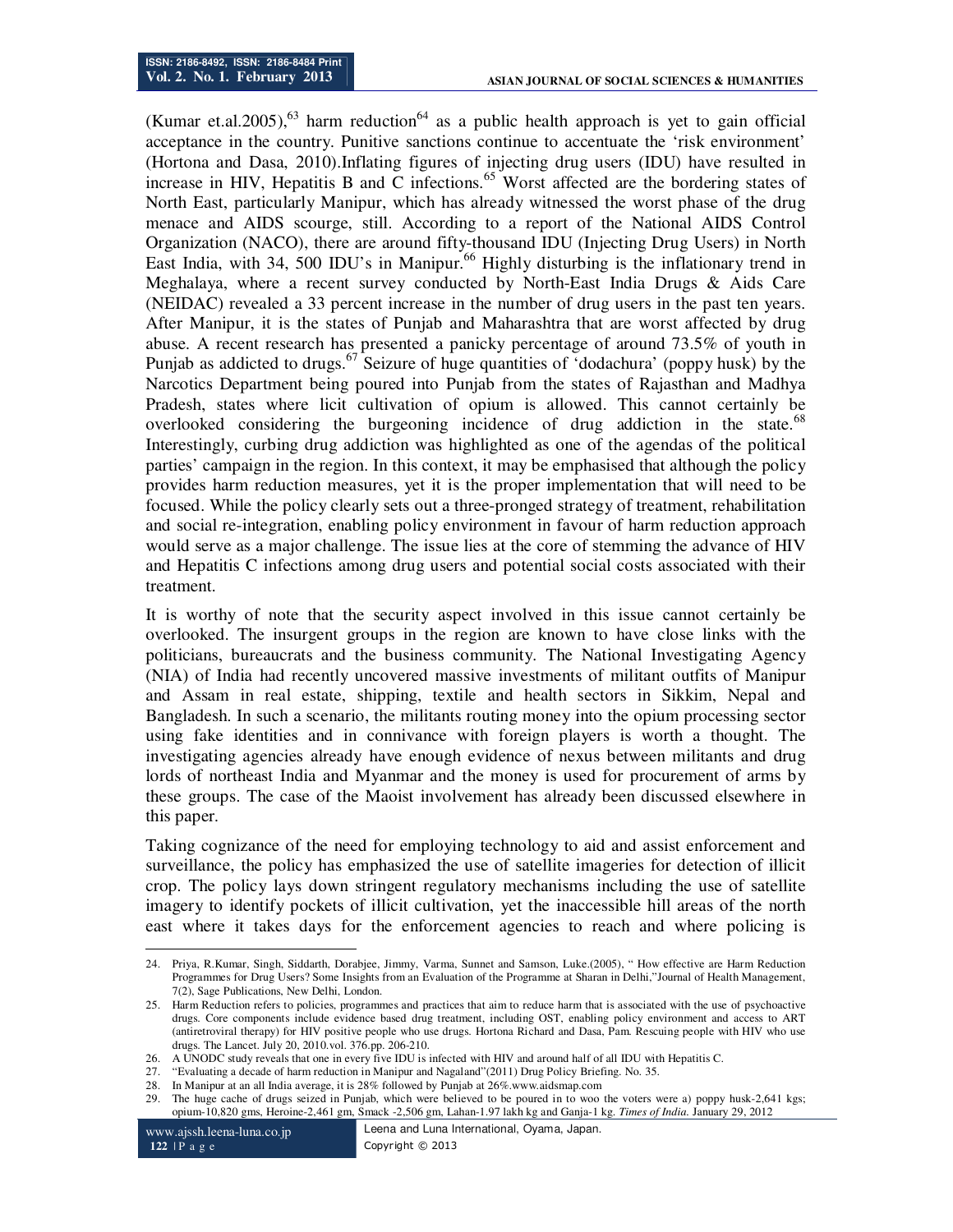practically non-existent can emerge as a major law and order challenge. The latest trends of a shift from plant based to lab based drugs as methamphetamines have emerged as a crisis for the enforcement agencies. While promoting alternate means of livelihood is being for long considered central to all programs aimed at eradication illicit cultivation, an appraisal of the needs and conditions of the regions and communities that are affected by illicit cultivation is warranted. From Colombia to Afghanistan, Burma and Laos, forced eradication of illicit crops have proved to be counterproductive (Chouvy, 2011). Early this year there, seizures of illicit poppy cultivation in a number of regions in the west Indian state of Maharashtra including demands by the farmers involved in cultivation for legalization of poppy cultivation in Maharashtra is not without implications. The demands have found support in a local but politically active peasant organization. The Narcotics Control Bureau (NCB) Zonal Director, Mr.Yashovardhan Vange, regards it as a mix of both national and international factors citing a) Increasing destruction of illicit farms in West Bengal with the help of satellite imageries b) Thailand farmers changing their crop patterns c) Lethargic attitude adopted by the parallel armies in Myanmar and d) Opium addiction in Punjab as some of the significant factors that could have resulted in a sudden spree of poppy cultivation in Maharashtra (DNA, 2012).What is intriguing is the fact that illicit poppy growth has been reported in areas which have profit yielding cane plantations. Greed not need seems to be the driving motive.<sup>69</sup>

While most of the preventive strategies as interdiction and alternative development are within the UN convention framework, a reappraisal of the national drug policy is due, More so, considering how India's prohibition oriented narcotics control regime has only compounded the threats posed by stringent punitive sanctions on drug use and user. Alternative livelihood strategies have failed in states as Arunachal Pradesh in the north eastern part of the country with over 10,000 hectares of land devoted to poppy 'cash crop' and an estimated 24,000 addicts in Lohit and Anjaw districts of Arunachal (Bhattacharji, 2009).Any policy which is divorced from realism is bound to fail. While the move to privatize the opium monopoly sector may be viewed as an attempt at initiating a health based and humane approach, the need for the state is to support expansion of evidence based health services and a policy structure based on the four pillars of law enforcement, prevention, education and harm reduction as a rational rejoinder to drug use.

## **REFERENCES**

B. (2009). Opium Valley. *Frontline,*26(12)

- Business Standard ( 2009, 2 July). Codeine, an alkaloid of opium is one of the most sought after by Indian pharmaceutical companies. However, the state run opium processing enterprises were unable to cater to the increasing demand of pharmaceutical companies. India had been forced to import about 30 tonnes of codeine annually.
- Cornell, E.S. (2005). The Interaction of Narcotics and Conflict, *Journal of Peace Research,* 42(6), pp. 751-760.
- Daily News Analysis (March 1, 2012). To quote an instance, in the villages of Mohol and Wanjara of the Beed district of Maharashtra, 80 hectares of agricultural land was under illegal cultivation of poppy. Investigations revealed that the crop had been

<sup>-</sup>30. To quote an instance, in the villages of Mohol and Wanjara of the Beed district of Maharashtra, 80 hectares of agricultural land was under illegal cultivation of poppy. Investigations revealed that the crop had been growing here since the last two years. One kg. of poppy pod fetches INR 8000 from the middlemen. The planted opium has been estimated at INR 1.54 crores. Daily News Analysis, March 1, 2012.

<sup>31.</sup> Bhattarcharji, Romesh. (2009), "Opium Valley," Frontline,26(12)